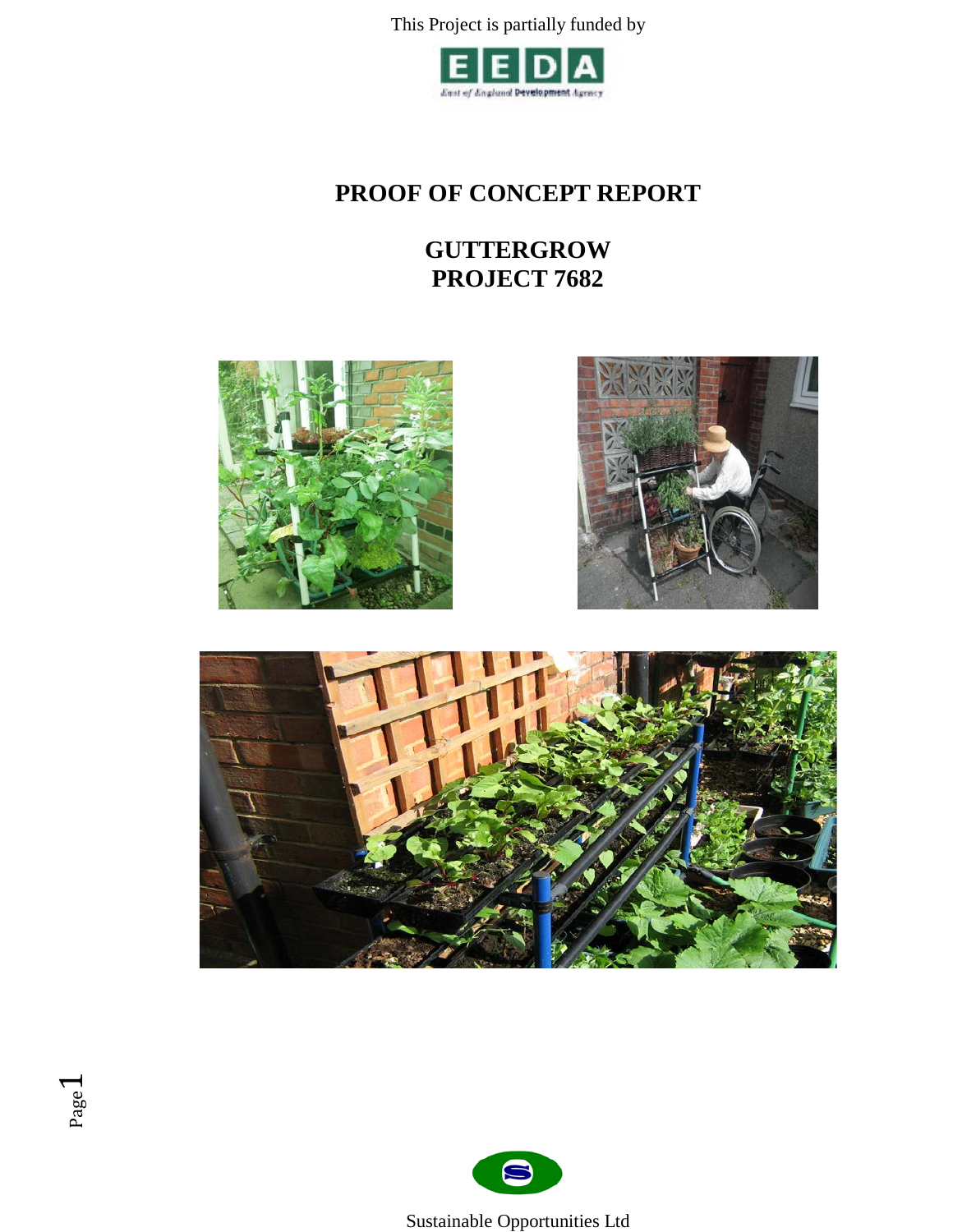

# **INDEX**

# PAGE

- 3 Background
- 4 Prototype Design
- 6 IPR Protection
- 6 Market Research and Demonstration of Prototypes
- 12 GutterGrow Website
- 13 Summary and Conclusions
- Appendix 1 Designs developed by Cranfield
- Appendix 2 Frequently encountered positive and critical responses
- Appendix 3 Strategy for development of website and emarketing



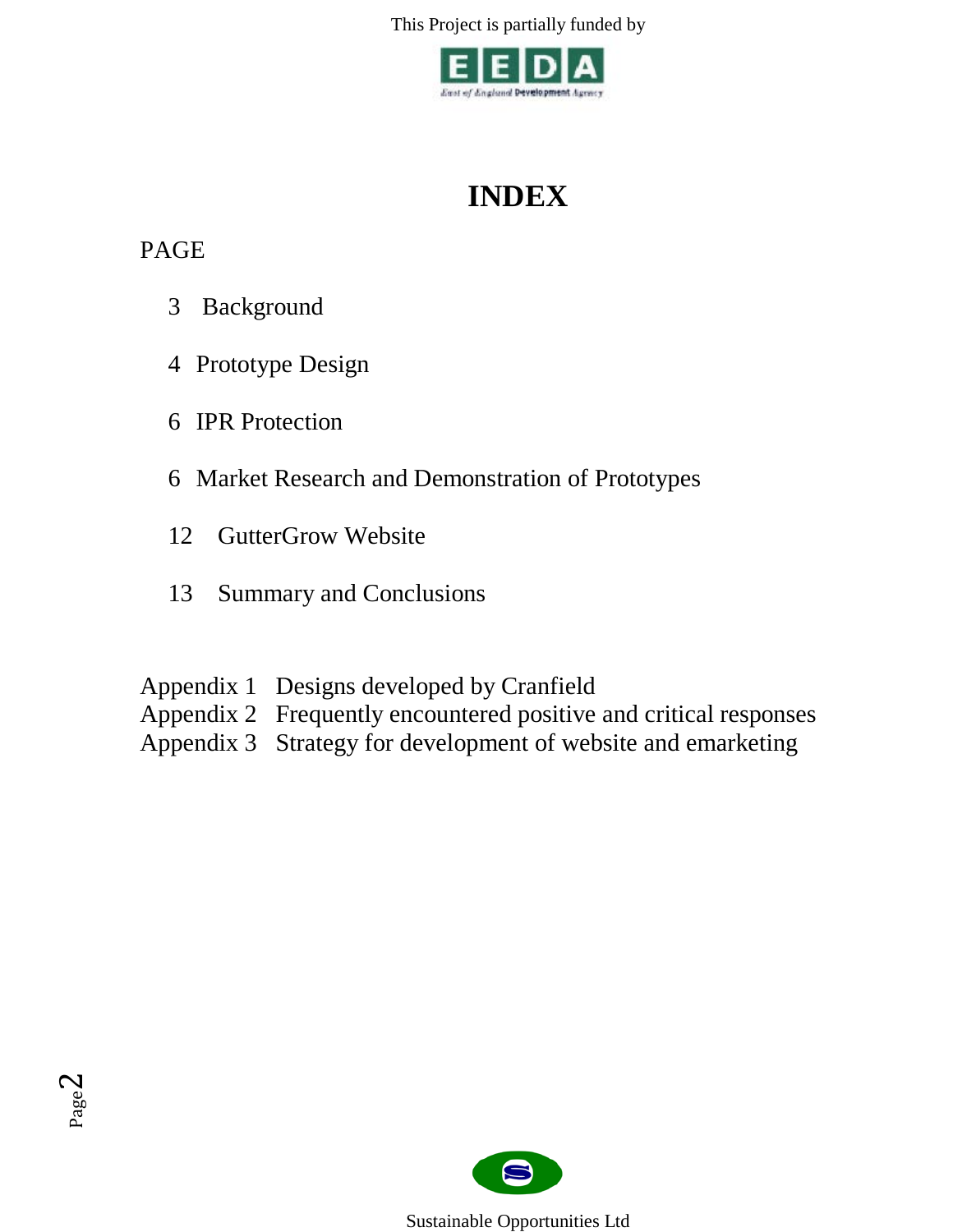

# **BACKGROUND**

Sustainable Opportunities Ltd. (SO Ltd), a university spin out company, was established to identify and develop environmentally sustainable products. The Company is developing four interlinking technologies focussed on a specific market opportunity.

- SO-GRO **GutterGrow** (a modular intelligent vertical plant growing system partially implemented in recycled plastic[\)](http://www.sustainable-opportunities.com/detail.php?id=29)
- [SO-LED Solid state low power lighting for horticultural use \(LEDs, OLEDs\)](http://www.sustainable-opportunities.com/detail.php?id=29)
- SO-SIP Smart Intelligent Pipes (capture of heat into horticultural water systems)
- SO-LAR (solar power units for horticultural use)

The first product that SO Ltd is investigating to bring to the market is a low cost vertical growing system - **GutterGrow** - a vertical plant and vegetable 'allotment' for people living in high density urban housing but also with additional educational applications in schools.

GutterGrow supports the rapidly developing interest in 'green agenda' issues (grow your own, healthy eating, CO2 reduction) from a largely excluded group of potential participants. The majority of plant growing systems are intended for use where the grower has the necessary horizontal space, typically an allotment or garden. There are many people who would like to grow their own plants, fruit and vegetables, but do not have the necessary horizontal area, but do have vertical space to accommodate a plant growing system. These include residents of high rise buildings and occupiers of high density houses and flats with minimal garden space typical of modern city and urban environments. A gap exists within the market to produce vertical plant growing systems ('vertical allotments') to meet this growing market need.

SO Ltd was awarded 'Proof of Concept' funding from the East of England Development Agency to investigate the market potential for this GutterGrow product concept. The project proposal had the following elements:

- 1. Engage with students from the Centre for Creative Competitive Design at Cranfield University and Certwood Ltd to develop and optimise designs for a prototype.
- 2. Produce two prototypes for demonstration.
- 3. Protect 'GutterGrow' as a trade name
- 4. Demonstrate and promote the prototypes and conduct market research across a range of targeted potential customers eg Individuals, Local Authorities; Housing Associations; Schools and Community groups.
- 5. Improve a GutterGrow website and e-marketing strategy.



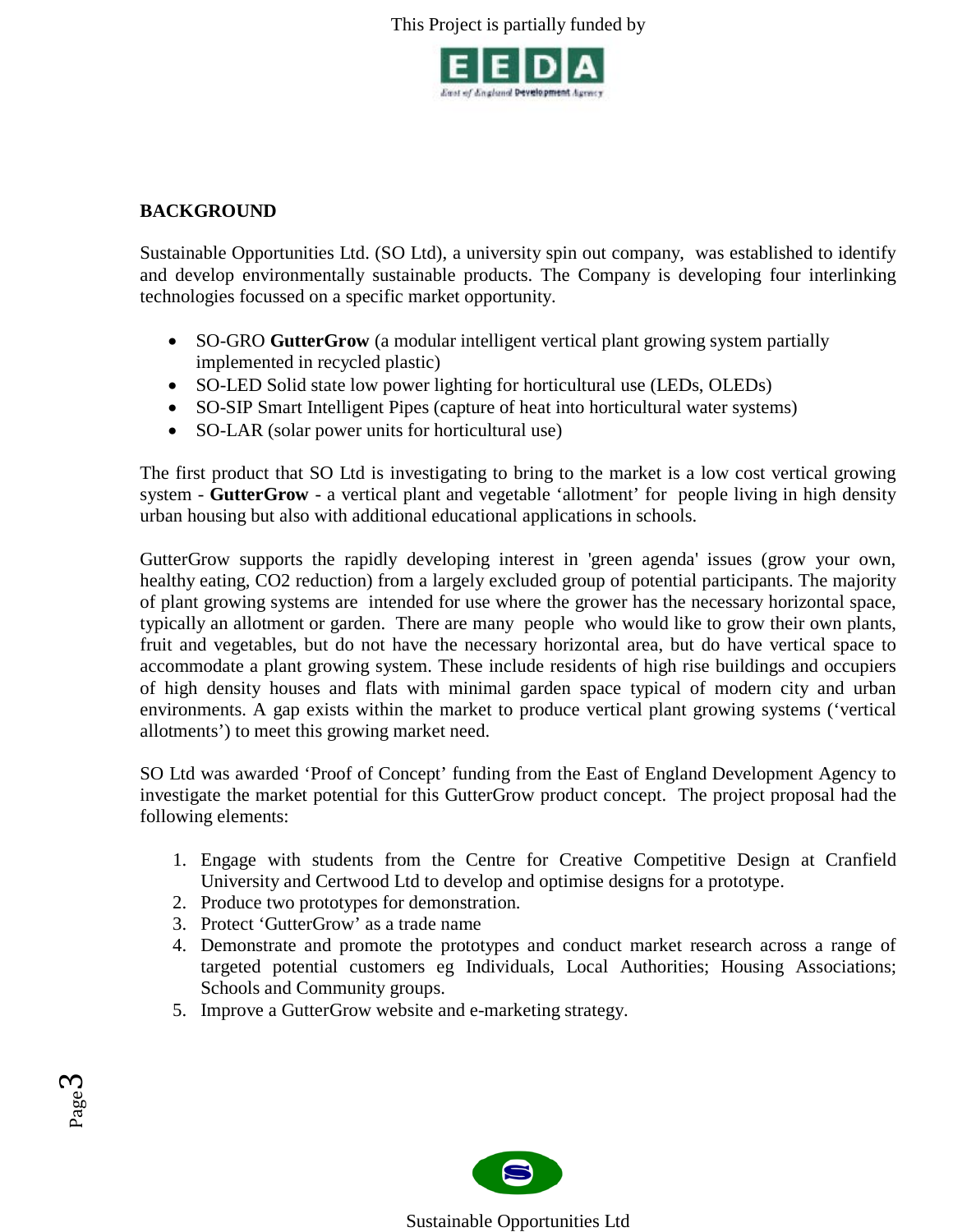

# **Prototype Design – Cranfield Centre for Creative Competitive Design**

The design brief presented to the team at Cranfield design team included the earlier research findings by SO Ltd. undertaken with urban dwellers. This indicated that GutterGrow should be low cost and easily installed in a wide range of vertical spaces, particularly in restricted areas, such as balconies, terraces patios and classrooms. It must be stable and resistant to a range of weather conditions over the height of the system and the location of the building into which it is installed. The system should enable the growth of a range of plants with differing requirements (e.g. light, water, height, root depth) which encourages a succesful crop and in a manner which minimises the time and effort of growing container plants. The system should be modular to enable it to be expanded or reconfigured and intelligent to enable self-monitoring and adjustment (e.g moisture, nutrients), to meet the changing needs of growing plants and the varying weather and temperature conditions.

Various designs of GutterGrow were explored to meet these requirements, ranging from a basic version envisaged in the SO Ltd Patent application, utilising joints and tubes and a more customised design version employing injection moulded parts to be produced by Certwood. As a result of this initial exercise a two phase development process was agreed.

#### **Phase 1 Demonstration Prototypes**

The basic version of GutterGrow, envisaged in the Patent application, and consisting of a system of joints and tubes (JT System) for building three dimensional frameworks, has been prototyped and can be made available now to meet immediate requirements for a 2010-2011 product release. JT parts can be used to build a wide range of three dimensional frameworks onto which all types of plant container can be mounted. These frameworks can also be used with a full range of 'guttering' and many of the automatic watering and lighting systems currently available. It is proposed that the manufacture of the JT system proceeds immediately. The maufacturers of the prototype tubes (Luton Plastics) and the joints (Flowstore) have confirmed their willingness to work with SO Ltd to bring this product to the market. SO Ltd has secured an exclusive right to use the Flowstore parts for horticultural applications for at least the next year.



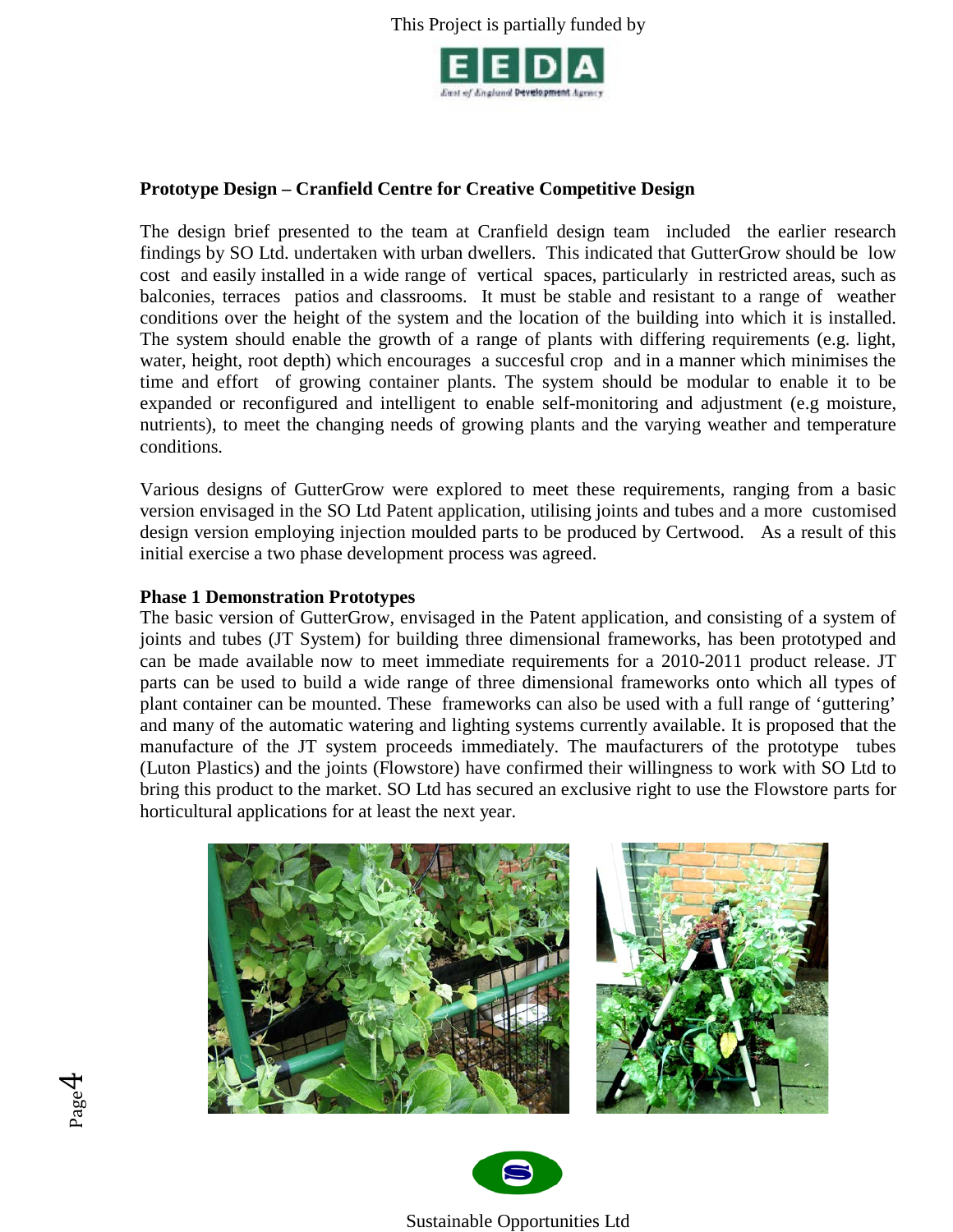

## **Phase2**

SO Ltd will continue to work with the Centre for Creative Competitive Design at Cranfield and with Certwood a Luton based manufacturer on a second version of GutterGrow with an enhanced value added design. It has been agreed that a collaborative development project will be prepared with the objective of parts availability in 2011.

This second phase of development will produce an injection moulded interlocking and stackable plant container with a much greater 'object of desire' appeal than the utilitarian JT system. The capital cost of the tooling and the lead time to produce this version determine that this development will not complete until 2011-12. The Cranfield team and Certwood are considering a number of options relating to the design, timescales and funding options for the cost of the tooling.





**SO Ltd and the team at the Centre for Creative Design Cranfield University**







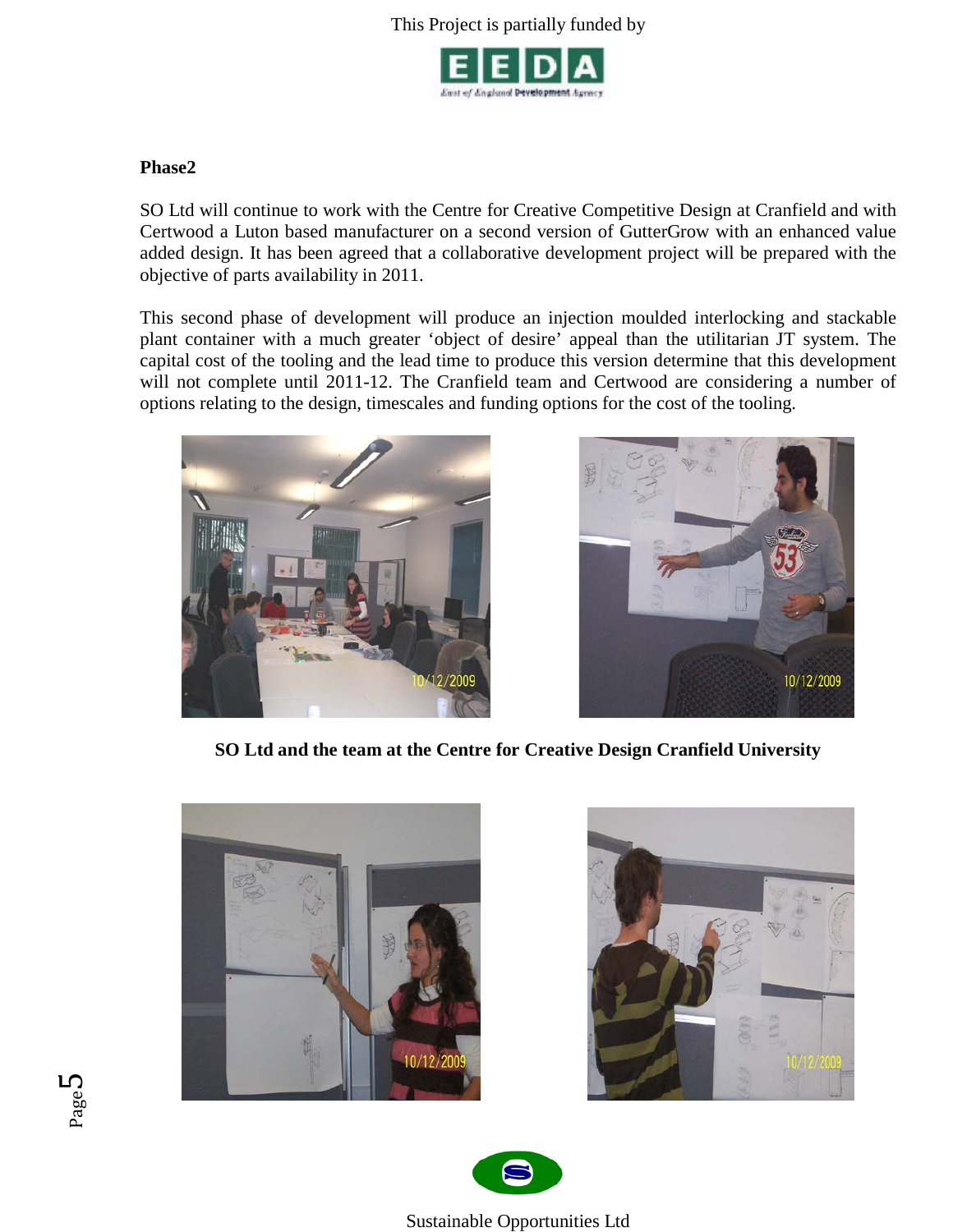

# **IPR Protection**

SO Ltd has successfully registered 'GutterGrow' as a registered trade mark.

## **Demonstration of Prototypes and Market Research**

The product concept and the prototypes were presented to potential customers and target groups (Individuals, Local Authorities, Housing Associations, Schools and Community groups). SO Ltd also had a stand at a major event - the BBC Gardeners World Exhibition at the NEC Birmingham which enabled them to engage with representatives of targeted groups as well as large numbers of amateur and professional garden enthusiasts.

The discussions covered the product concept, the suitability of the various designs and the prototypes and their usability for the target groups, with a particular emphasis on the potential advantages of adopting the 'GutterGrow' concept

#### **Local Authorities**

Local authorities were seen to be a key component in delivering support for the project as 80% of the UK population live in urban areas of which 41% live in one of the 10 most popular urban areas. There is currently a severe shortage of urban allotments due to the rising popularity of 'growing your own', interest in organic food, healthy eating and its cost effectiveness within the current recession. A recent survey was undertaken of allotment waiting lists data for 236 LA's . These allotment sites contained 156,490 plots for which 76,330 people were on the waiting lists. Local Councils are obliged to provide 15 allotments for every 1,000 households and no more than 6 people should be waiting for a plot at anyone time. Guttergrow was presented to the LA's as an opportunity to :-

- provide a partial solution for local Councils legal obligations to address this shortfall in allotment provision
- assist Councils in their plastic recycling targets
- contribute to LA's commitment in reducing their carbon footprint under the Nottingham Declaration
- work with Housing Associations to create additional 'green spaces' in social housing

Discussions were held with a number of LA's in the Eastern Region as well as LA representatives at the NEC:

#### **Findings**

The concept was welcomed by the LA's as a useful addition to allotment provision, not only as an alternative growing system to be used in flats and houses with small gardens houses but as potentially supportive to initiatives such as Healthy Towns and Nourishing Neighbourhoods. It was felt that GutterGrow could provide an introduction to the experience of vegetable growing prior to leasing an allotment. It was agreed that there generally was insufficient allotment provision and as an interesting new initiative , an allotment officer suggested it could be used as a facility on allotment sites, in one case it was specifically requested to form part of a forthcoming eco allotment project. It was considered a useful system for community centres and care homes and particularly accessible for people with disabilities. Further discussions with one LA highlighted that growing



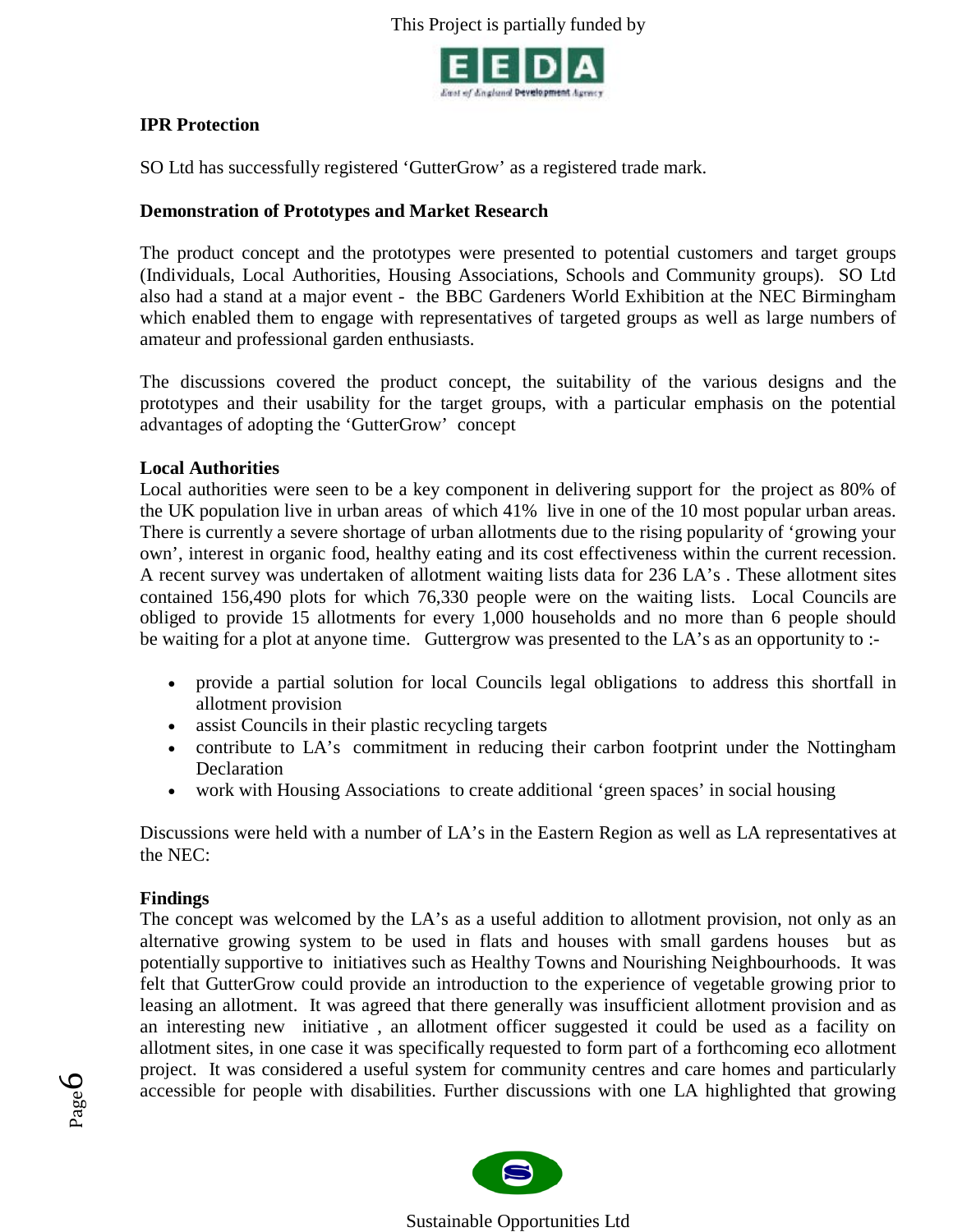

food was a potential aid to community cohesion. It was also seen as a useful project for LA's to engage with local schools to promote a wider environmental agenda on Carbon reduction Luton Borough Council, for example, has direct responsibility for 8,300 dwellings and 13 allotment

sites. All LA's worked with Housing Associations and it was generally agreed that there was potential for joint pilot projects.



#### **Housing Associations**

Page  $\blacktriangledown$ 

Housing Associations are currently one of the main providers of new housing developments and work with most local authorities in the provision of social housing. Two of the Housing Associations participating in this research cover a comprehensive range of areas in the Eastern Region.

**Granta Housing Society** is a charitable housing association with 2,700 houses and flats across the eastern region. It has properties in Thetford, Bury St. Edmunds, Bishop's Stortford, Corby, Northampton and Bedford, but is centered in Cambridge. It has introduced environmental initiatives such as green roofs on some new builds. Discussions were held with the Resident Involvement Coordinator who is the first port of call for residents and a central contact for resident officers in each area. The housing association has a strong sense social responsibility, and has a small community investment budget to use to enhance the living space of residents.

**Sanctuary Hereward** is the country's biggest provider of social housing. It manages around 10,000 properties across Cambridgeshire, Essex, Hertfordshire, Norfolk and Suffolk. The properties include homes for families, single and older people and leasehold and shared ownership homes. These are run through offices in Ely, Hertford and Ipswich. The housing stock in Ely is largely former council properties built in the 1930s to 1950s, with mostly large gardens. The housing stock in Ipswich and Luton is mainly flats and houses with small gardens. Discussions were held with a Resident

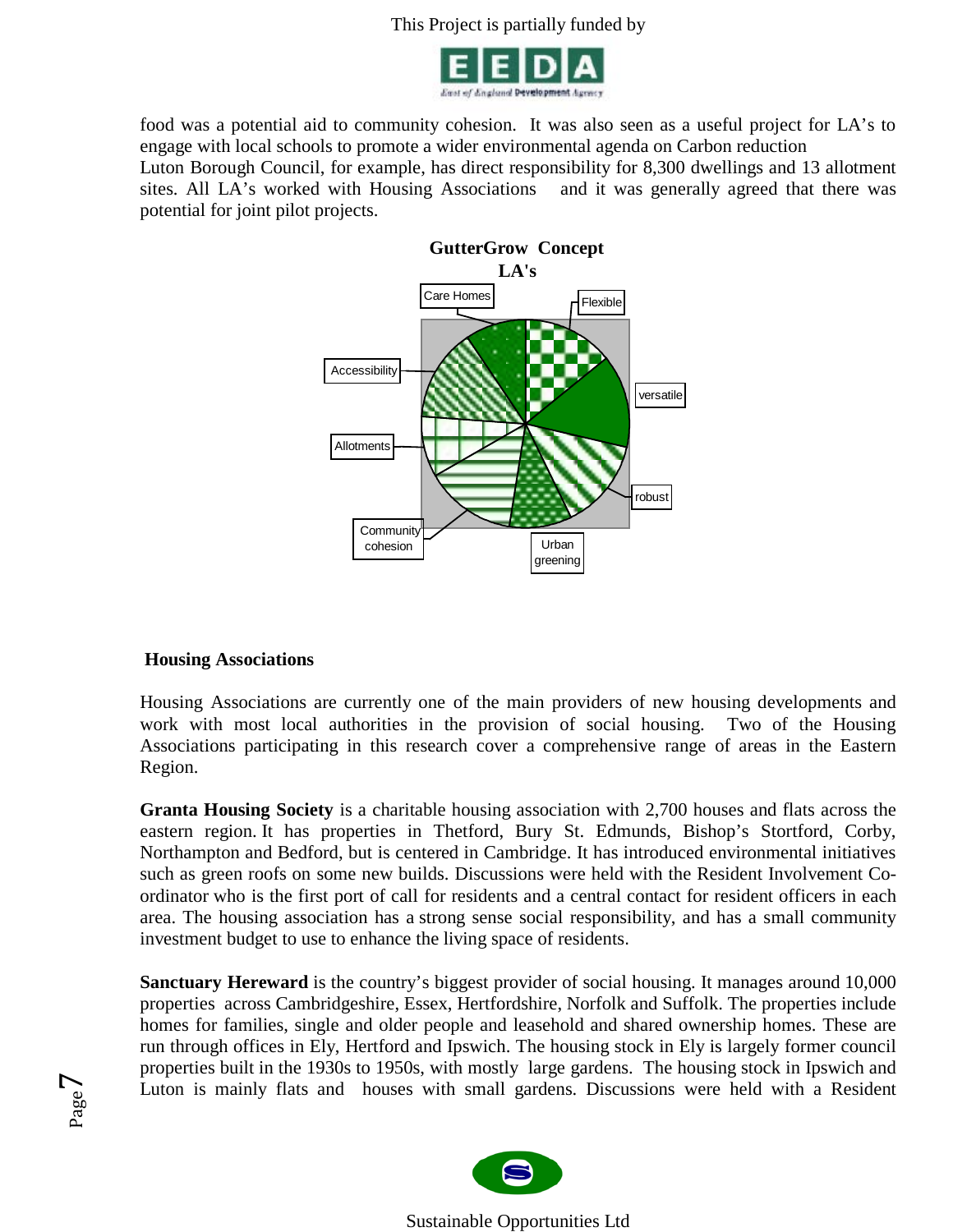

Involvement Officer a key contact, whose duty is to promote healthy lifestyles as well as aid residents to build knowledge, self confidence and skills.

#### **Findings**

The Resident Coordinators were enthusiastic about the Concept and agreed it was an excellent idea. Both were keen to be involved in pilot projects. The Granta Housing Resident Coordinator expressed how impressed she was with the idea, "an excellent scheme" and keen on seeing it work. She is and happy to promote it to residents and could think of a number of places in Granta Housing where there is a mix of flats, bungalows and community centers, ideal for a pilot project.. She is planning to start talking to residents about the idea and will keep in touch about how to trial a GutterGrow prototype and provide feedback on where they put the unit, how easy they found it to work with and what success they had. In addition she felt that the product could work well in youth groups and clubs; in community centres and supported/sheltered housing where it could raise conversation and prompt interaction and sharing of learning. She highlighted the South Cambridgeshire Supported Housing scheme which has 44 schemes providing for 1,000 residents to whom she intends to mention GutterGrow .

The Sanctuary Hereward contact officer saw great synergy with the vision of GutterGrow, to not only promote to healthy living, but also allow people with little confidence in gardening or growing to learn and have guidance. He was enthusiastic about the prospect of residents being asked to use the prototype and providing feedback as he said "typically they'd never be approached for something like that" and it would be great for them to "talk to designers and be listened to which would help to build their self confidence and life skills". He mentioned that they already have some healthy living schemes in place, where, pensioners who find the garden too big to cope can turn over half of it to allotment (often then allocated to people with mental or learning disabilities under guidance). The surplus food not used by the allotment holder or the pensioner is sold at cost to other residents. He could see that GutterGrow could fit in with the elderly or disabled or others with mobility issues. However, looking at the Phase 1 prototype he felt that it would initially be more appropriate to test with flats or homes with smaller gardens, and he noted that most of the flats have balconies that could fit some of the GutterGrow designs. He also intended to discuss GutterGrow with Cambridge Housing which has 2,500 properties around Cambridge the vast majority were flats or houses with small gardens.



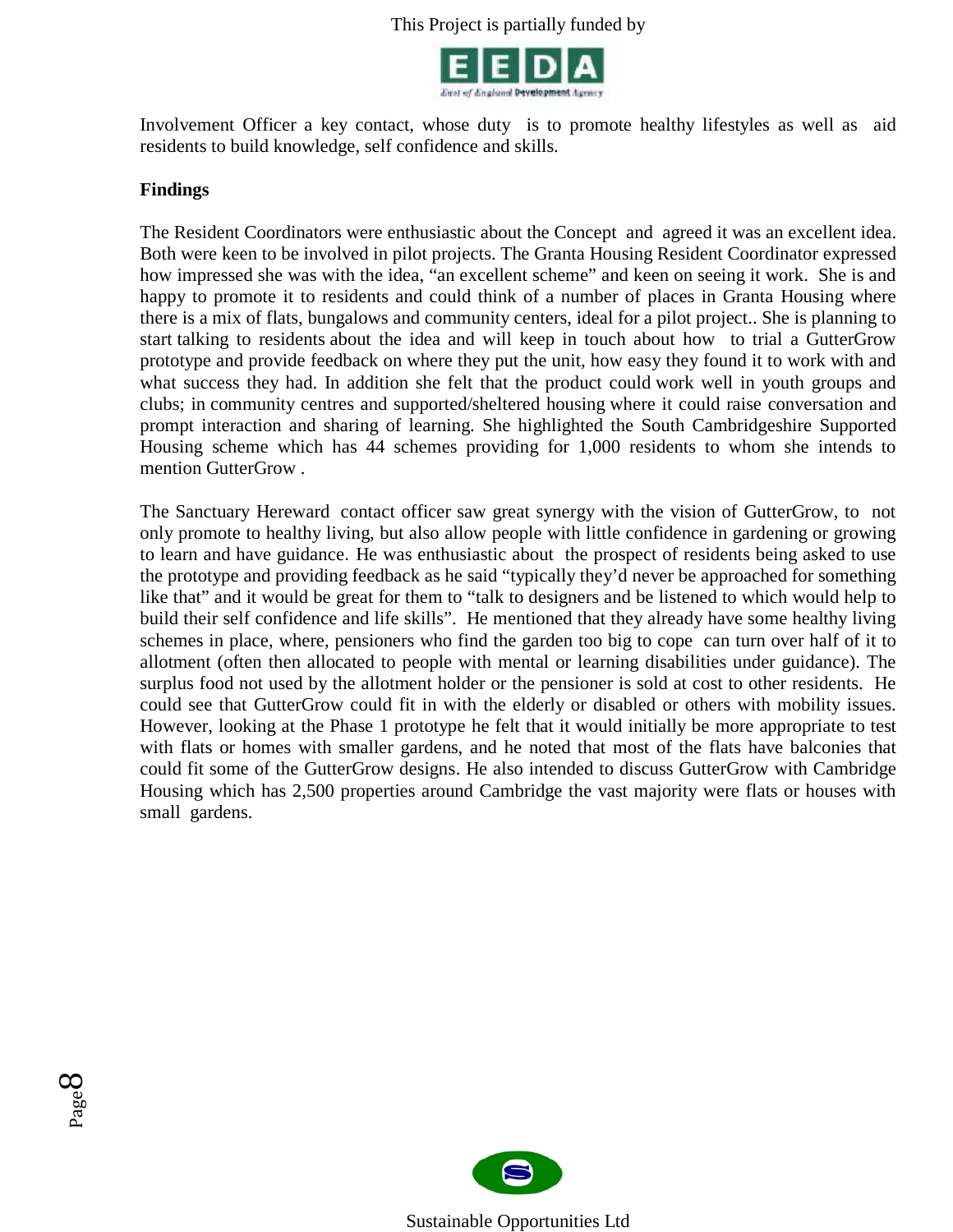



#### **Schools**

Schools have been identified as a potential market with food production featuring in the school curriculum. In a recent Government document (Securing Food Supplies up to 2050: the challenges faced by the UK Fourth Report of Session 2008-09 13 July 2009). The overall conclusion of the advisory committee was to welcome the increasing enthusiasm for 'growing your own food' and that the role of local and home production, and of educating children about food should be incorporated in Defra's vision and strategy for food. In addition there are current initiatives such as the Food for life Partnership which has involved 500 schools nationally and 108 in the Eastern region. A key part of its mission is to ensure every pupil has an opportunity to grow food. It aims to involve 3,600 schools by 2012. Primary and secondary schools were involved in the market research in addition to teachers and an education advisor who visited the NEC stand. Many of the schools had an existing measure of horticultural activities mainly consisting of small vegetable plots in the school grounds.

#### **Findings**

Page  $\sigma$ 

Discussions with school staff and volunteers working on horticultural projects in schools, confirmed that this was a welcome alternative approach to using school grounds for growing food. Problems cited in delivering this part of the curriculum are:

- a) Lack of space in schools without adequate outdoor growing space.
- b) When vegetables plots have been developed, they are often subject to vandalism and animal invasion.
- c) Children often unable to follow the full growing cycle as many crops mature through school holidays therefore reliant on parents or teachers to manage them out of school hours..

All schools felt that GutterGrow offered a range of attractive options to grow food both inside classrooms and outside in confined spaces. The flexibility and mobility of the system was appreciated and the options for height adjustment and selection of containers. A welcome innovation was the option for pupils to take plants home at the end of term.. Additional benefits were the opportunities to conduct a range of experiments based around grow lights, measuring CO2

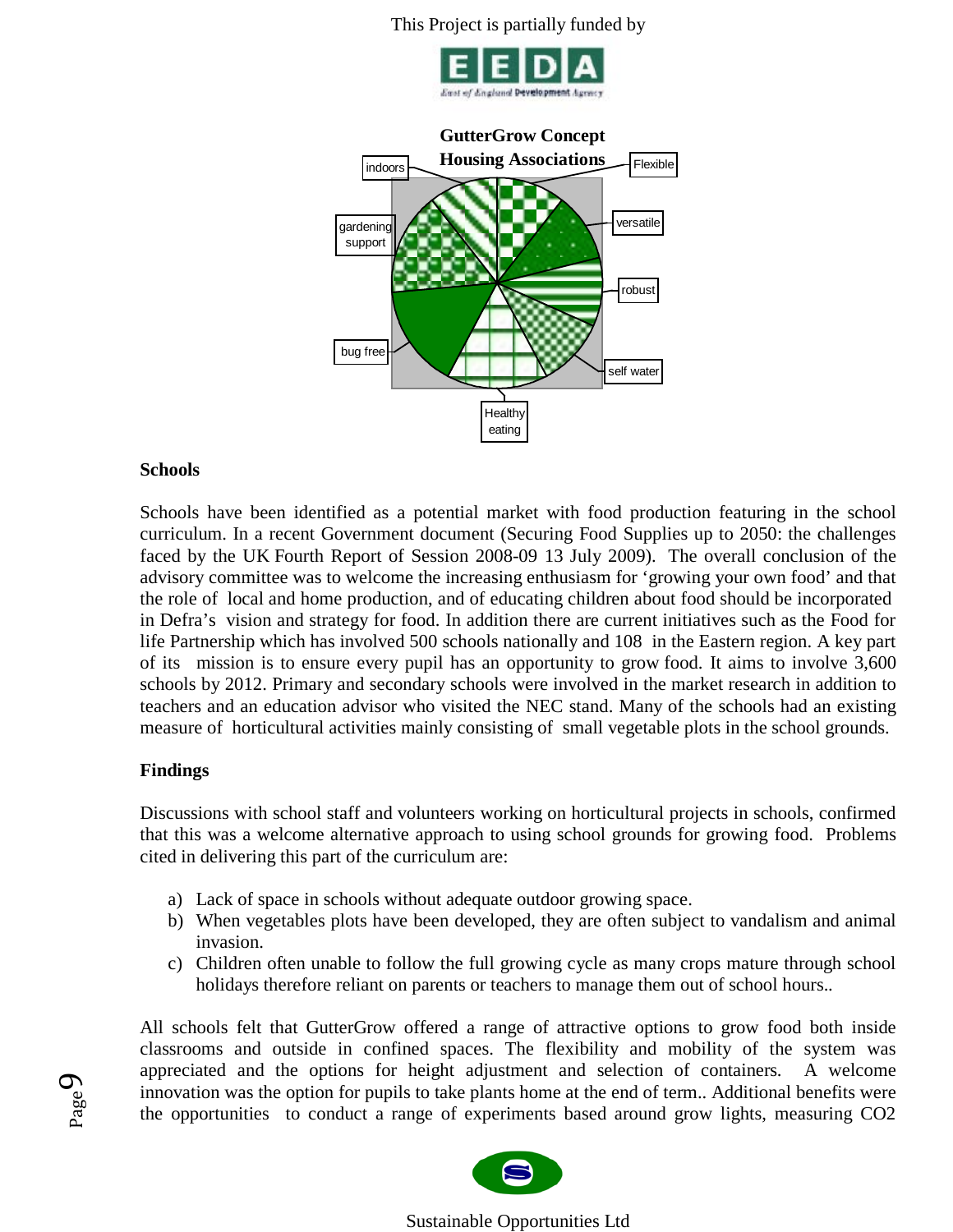

absorption and self watering systems. This was of particular interest to the secondary school where it could engage across wider curriculum requirement.There was considerable interest and enthusiasm by all schools to be involved in a Pilot Project.



# **Community Groups**

There is a potential market within Community Centres and Care Homes both of whom are now encouraging horticultural activities. These are part of healthy living programmes which are often run by charitable or community enterprises. Research was undertaken with a number of local charities that were directly involved with these activities, in addition to care home personnel at the Exhibition.

# **Findings**

There was a marked enthusiasm by the charities for additional and more flexible options that they could offer to their clients, who were not only based in community centers but care homes and mother and toddler groups. Many were creating raised beds for some of these groups, but others preferred less permanent arrangements and felt that GutterGrow offered this option. Organisations with raised beds recognized that GutterGrow could be used as an additional growing area to complement the raised beds, in addition to its accessibility for people with disabilities, particularly for those in wheelchairs. They felt it was attractive as a starter kit and there were a number of requests to immediately set up pilot trials.



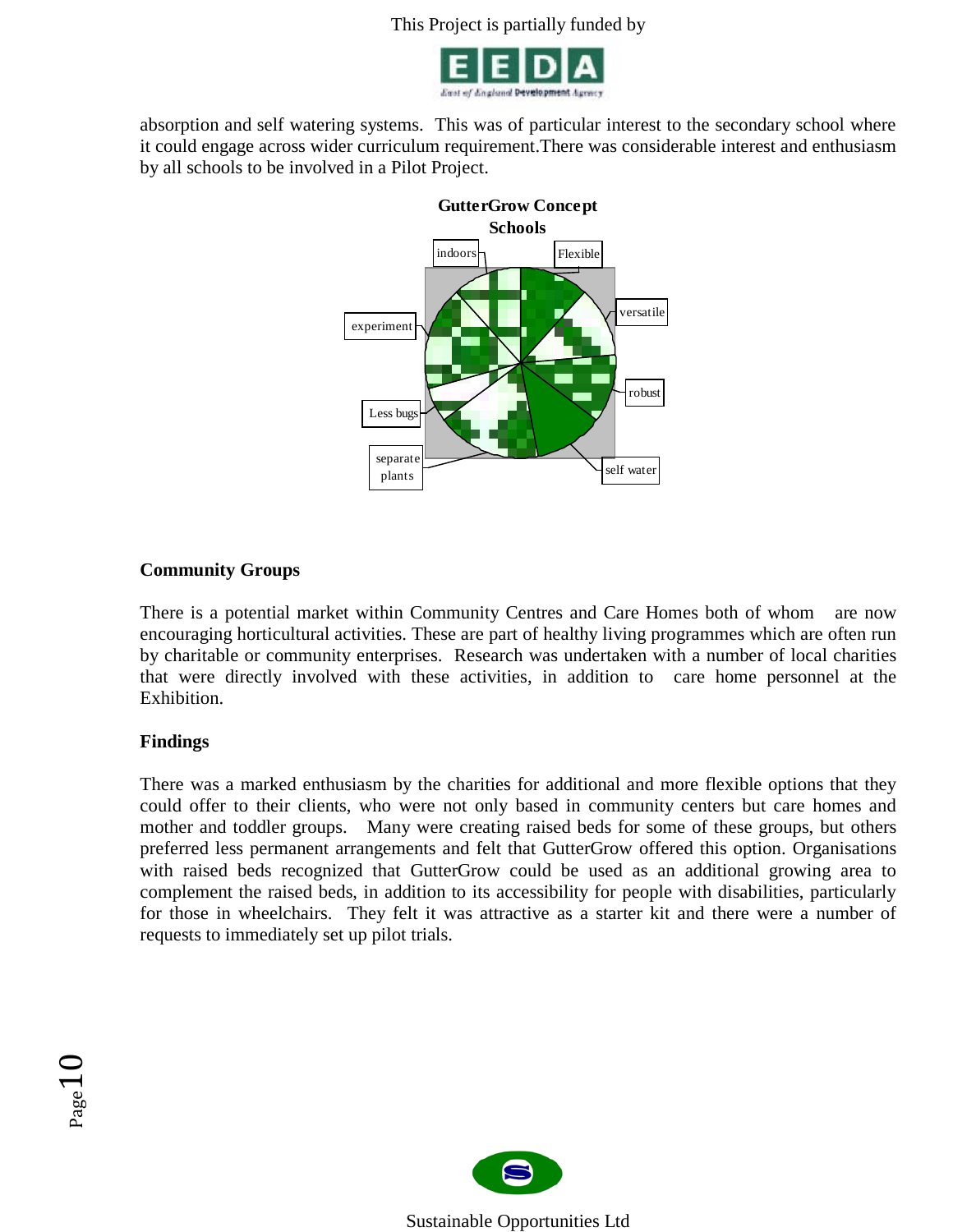



# **BBC Gardners World Exhibition NEC Birmingham**

SO Ltd secured a stand at the 5 day exhibition to complete its research with with representatives of targeted groups as well as large numbers of amateur and professional garden enthusiasts. The stand was visited by over 500 visitors who spent time discussing the project and expressing their views on the concept, the prototypes and the alternative designs

# **Findings**

Page<sub>1</sub>

There was considerable interest in the prototypes displayed on the stand, and the majority of visitors thought it an excellent idea with a whole variety of comments on its application. Most liked its adaptability and flexibility for small spaces and robust design, citing it as particularly good for the elderly and children. Some thought the design was a bit industrial and clunky but could see this would be 'softened' by the plants.

Though most visitors had well established gardens the research identified that there is an unexpected, but potential large market for GutterGrow in this horticultural and established gardening market. This is manifested in the trend to grow seedlings in the protected (from slugs and other pests) environment of 'off the ground' containers. Gutters have started to feature strongly in this trend as they enable seedlings to be grown in long lines and then, once established, slipped out into trenches in gardens, allotments etc. The GutterGrow vertical garden support frameworks can therefore appeal as a valuable complement to the traditional horizontal allotment.

The most frequently encountered positive and critical comments were recorded and are listed in Appendix 2.

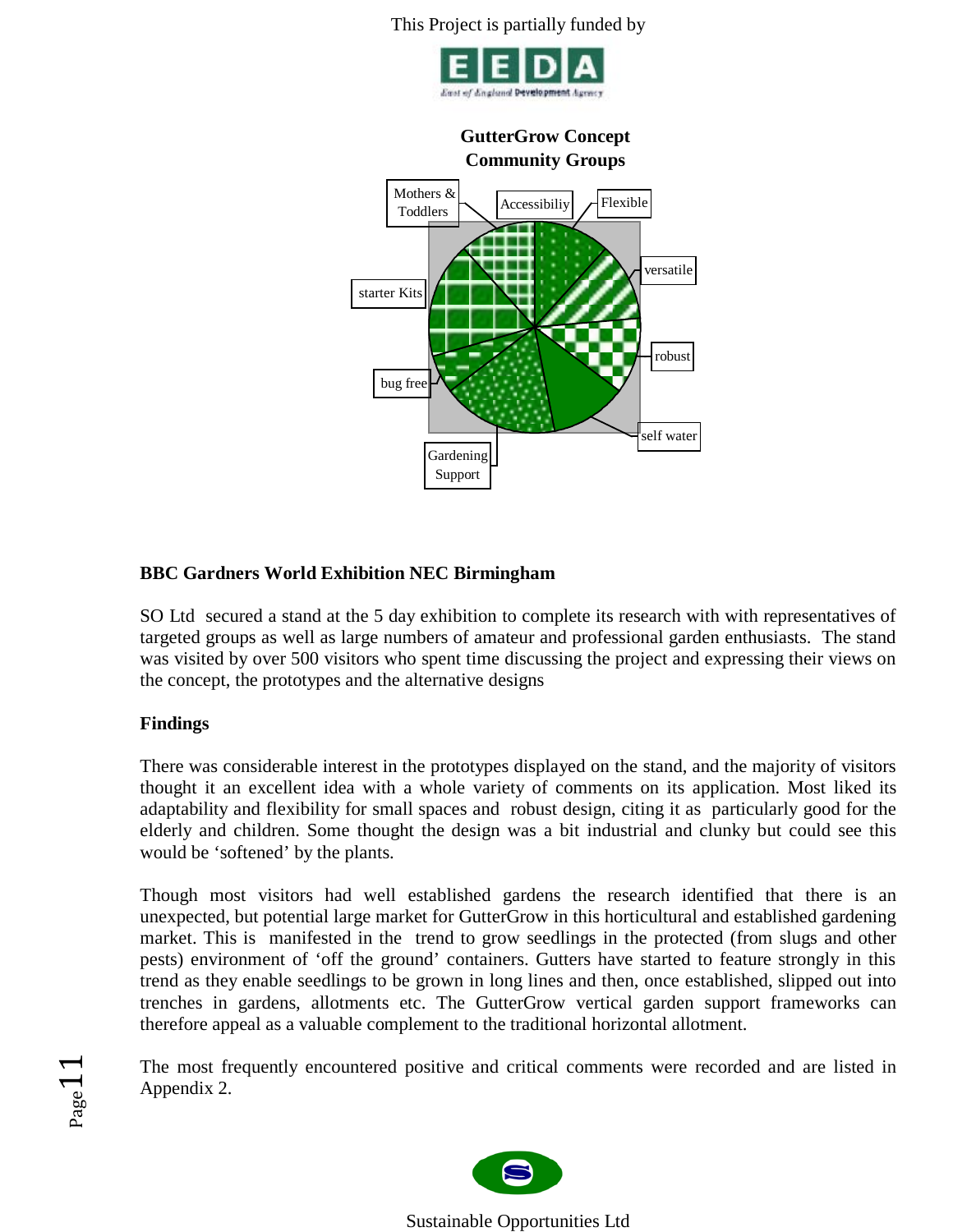

# **GutterGrow Concept**



# **GutterGrow Website and Emarketing**

The section of the Sustainable Opportunities website relating to GutterGrow has been improved and new content is being added in preparation for a formal launch. A strategy for development of the web site and for emarketing of GutterGrow has been agreed (see Appendix 3).



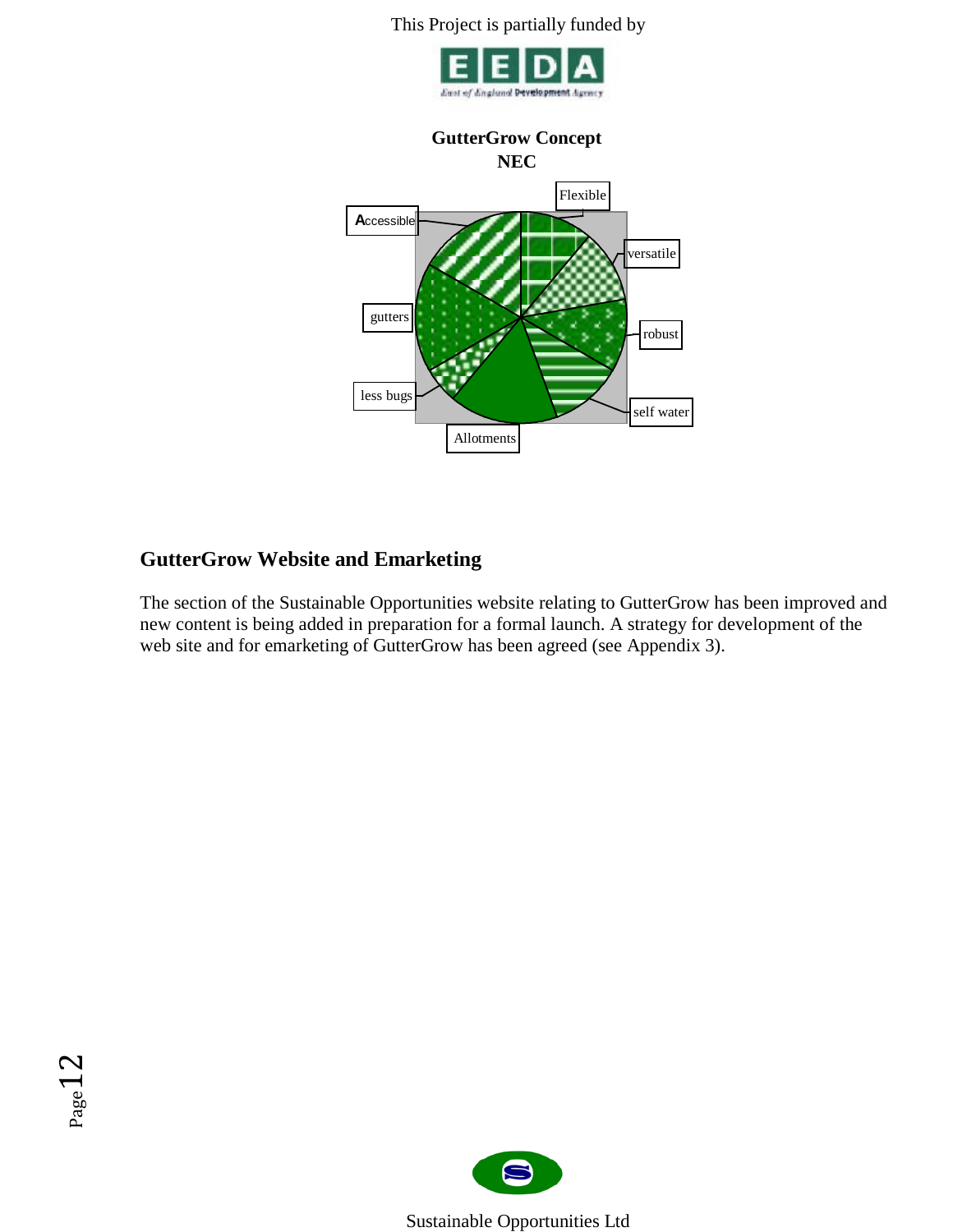

# **SUMMARY & CONCLUSIONS**

The GutterGrow Proof of Concept project was carried out with a large number of participants. These included the designers from Cranfield, representatives from Local Authorities, Housing Associations, Community Groups and Schools, plus the more seasoned amateur and professional gardening visitors to the NEC BBC Gardeners World Stand.

The key outcomes of the market research across all groups indicated that the majority of participants thought:-

a) It was an excellent idea

 $_{\rm Page}13$ 

- b) Its flexibility and robustness were essential features particularly when used by children and people with disabilities
- c) It was a practical solution for use in small areas and offered the opportunity to grow a variety of vegetables and plants.
- d) That there was little else with the flexibility of GutterGrow on the market addressing this need

Additional features relating to the target groups were:-

**1) Local Authorities** viewed it as a potentially useful solution to the shortfall in allotments. In addition they saw added value in its use on allotment sites for people with disabilities, or those unable to cope with their plots but still wanted to retain the social interaction and benefits of allotment life. It was felt that in the current economic climate it would encourage 'grow your own' initiatives and potentially in relation to manufacturing and job creation, contribute to the local economy and low carbon agenda. They were keen to establish pilot projects in social housing, community centres, care homes and on allotments and were willing to nominate sites where these pilots could take place.

**2) Housing Associations** welcomed the concept and considered it an ideal initiative to complement their social agendas and healthy living schemes. They were keen to establish pilot projects as much of their housing stock was particularly suited to accommodate GutterGrow systems.

**3) Schools** considered it an innovative opportunity to implement a range of options to meet their curriculum requirements for growing food and healthy eating initiatives. Particularly welcome was the option for pupils to take their plants home and the opportunity to undertake additional experiments relating to monitoring, self watering, and use of LED's. It was also viewed as a means to support schools achieving 'Green Flag' status. All schools were keen to participate in the pilot projects.

**4) Community Groups** who were delivering services particularly horticultural and health support to care homes, community centres and mother and toddler groups were very interested in the concept. They felt it was ideal to offer as an alternative or complementary system to raised beds across a range of groups. They were keen to involve the Primary Care Trusts and to set up numerous pilot projects.

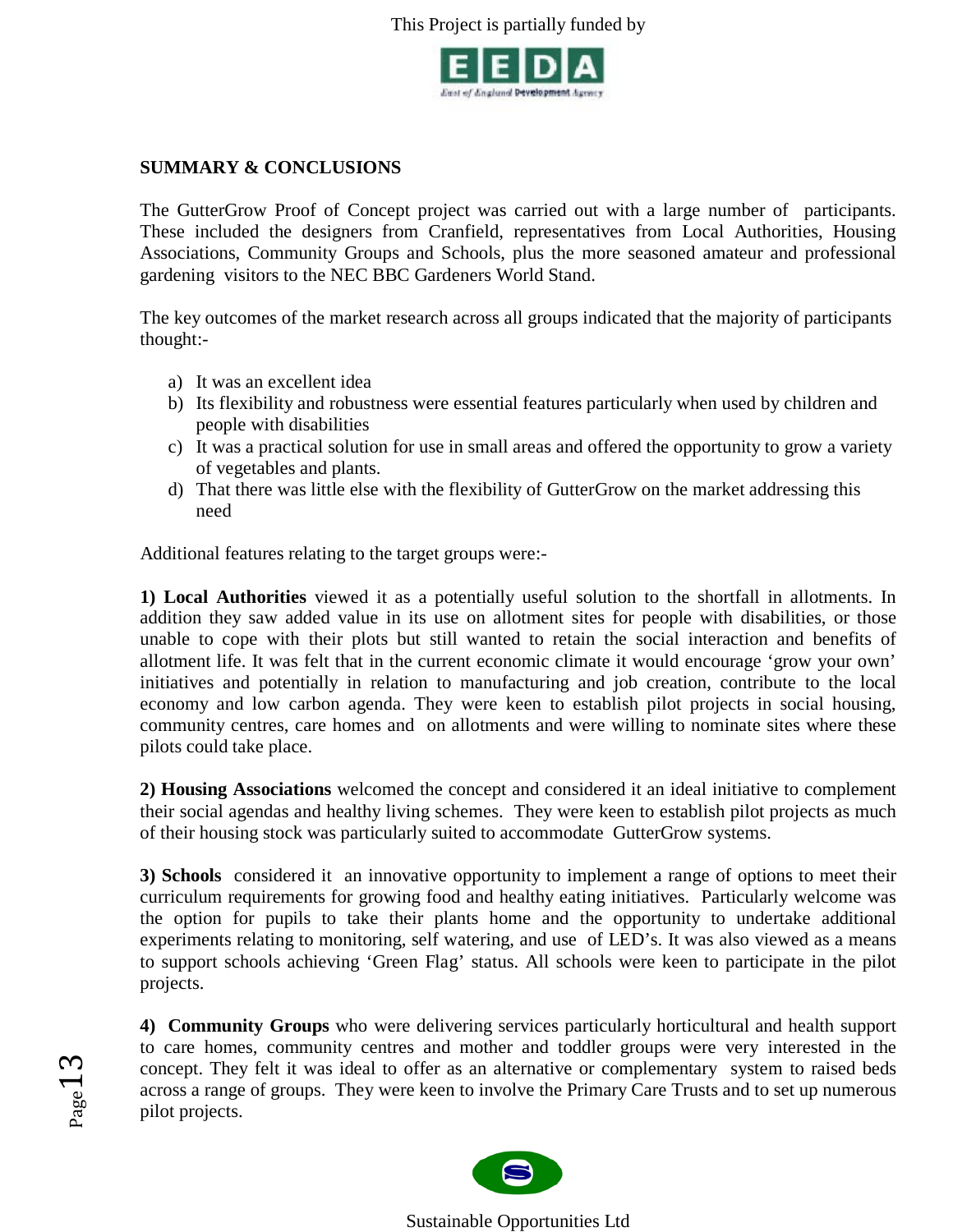

**5) NEC BBC Gardening world** discussions with visitors revealed an additional marketing opportunity with people with large gardens and allotments. They considered the concept of growing seedlings in vertical containers or gutters and reducing blight and slug invasion, complements the traditional horizontal methods. There was considerable interest and request for more product information both at the event and subsequently on line on the web site.

**Prototype (Phase1)**SO Ltd has secured an exclusive right to use the JT system for horticultural applications for at least the next year. The name 'GutterGrow' has been accepted as a registered trademark and this has proved to be well received as a memorable title for the product by the general public.

**Prototype (Phase2)** the additional designs developed by Centre for Creative Competitive Design at Cranfield and with Certwood Ltd, a Luton based manufacturer, on a second version of GutterGrow was shown and discussed with the target groups and members of the public. There were 4 designs preferred overall (see Appendix 1) and it is intended to use this information as the baseline for development of a more attractive (Phase 2) GutterGrow for 2011-2012.

**Seed company** SO Ltdhas also contacted Mr Fothergills an East Anglian seed company to discuss potential collaboration. This was in view of marketing GutterGrow as a complete package including seeds and compost. The seed company was very positive about the initiative, indicating they were now specialising in a variety of plants suitable for container growing. They were happy to come to an arrangement for promotions and linking in to the GutterGrow website for online advice and blogs.

**Distribution and/or sponsorship** SO Ltd is meeting with Gardman Ltd, a major horticultural manufacturer and distributor to explore collaborative opportunities relating to GutterGrow.

# **CONCLUSION**

Page 14

The overall results of the market research indicated that GutterGrow was very positively received and has a considerably larger and more varied market potential than at first envisaged. In addition, the fact that people were unaware of any other similar products implied there was a considerable opportunity in the market for GutterGrow.

The enthusiasm to run pilot projects by all groups indicate that this is a viable route to introduce the product into the market. Pilot projects also present opportunities for partnership working to access further support and funding. This is an opportune time to develop practical initiatives for healthy eating as there are numerous health and education schemes focussed on this subject, in spite of the Governments recent cuts ending the advertising campaign Change 4 life. SO Ltd anticipates that there will be various routes to partnership working and funding ranging from sponsorship, to private/public enterprise.

The research has also indicated there is strong support for GutterGrow to be marketed as a comprehensive package, to include seed or/and plant plugs, horticultural advice, internet support through the website, blogs and twitter, in addition to mobile applications. This provides a further range of opportunities to offer added value and develop related products/ enhancements.